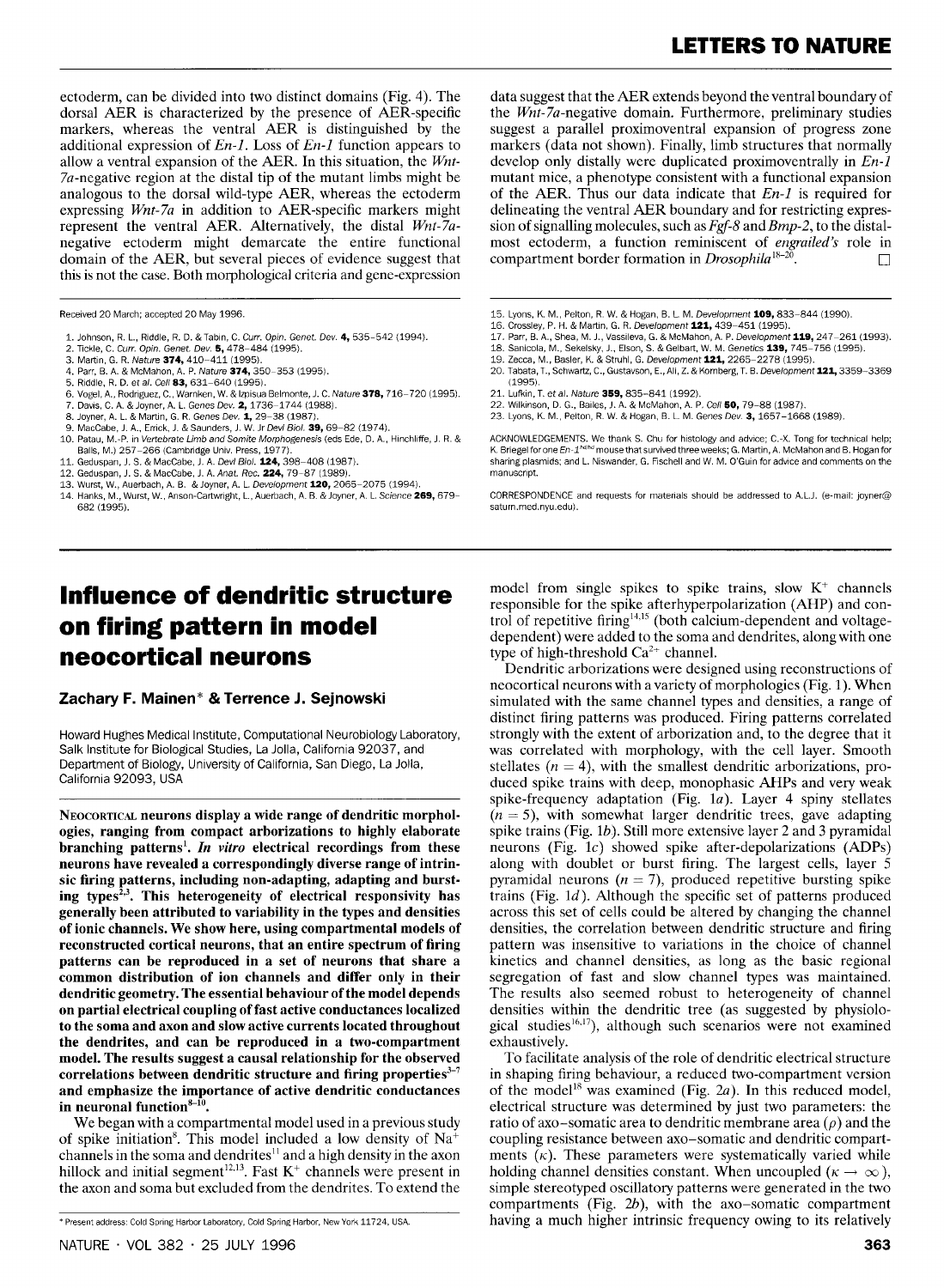rapid channel kinetics. When the dendrite and axon-soma were fully coupled ( $\kappa \to 0$ ), alteration of  $\rho$  affected the size of AHP and the amount of spike-frequency adaptation, but produced a limited set of firing properties (Fig.  $2c$ ).

Aweak to moderate coupling strength was necessary to produce the full range of firing patterns, including spike bursts and ADPs. With such partial coupling, small changes in  $\rho$  or  $\kappa$  produced dramatic changes in firing pattern (Fig. 2d, e). Dendritic Na<sup>+</sup> channels were critical to the generation of bursts and ADPs $6,19,20$ (Fig.  $3a-c$ ). These channels promoted propagation of spikes from the axon-soma into the dendrite, by prolonging the depolarization following a spike<sup>21</sup>. After the soma and axon had repolarized, current returned from the dendrite to produce a late depolarizing transient (the ADP), with somatic spike bursts occuring when ADPs were above threshold<sup>22</sup>. Decreasing  $\kappa$  or  $\rho$  suppressed bursting and ADPs by reducing the delayed depolarization associated with the dendritic spike (Fig.  $3d, e$ ). In addition, factors that affected the amplitude and duration of the dendritic spike, including the degree of Na+-channel inactivation and the strength of dendritic  $K^+$  currents, similarly affected bursting and ADPs. Thus, dendritic  $Ca^{2+}$  channels could both increase (directly through their depolarizing current) and decrease (indirectly by activating  $Ca^{2+}$ -dependent  $K^+$  channels) these phenomena. However, the effects of electrical structure on firing pattern and voltage trajectory were not strictly dependent on  $\bar{C}a^{2+}$ , as similar results could be obtained with a channel set lacking  $I_{Ca}$  and  $I_{KCa}$ , in

FIG. 1 Distinct firing patterns in model neurons with identical channel distributions but different dendritic morphology. Digital reconstructions of dendritic arborizations of neurons from rat somatosensory cortex (a) and cat visual cortex  $(b-d)$ . a, Layer 3 aspiny stellate. b, Layer 4 spiny stellate. c, Layer 3 pyramid. d, Layer 5 pyramid. Somatic current injection (50, 70, 100, 200 pA for a-d, respectively) evoked characteristic firing patterns. a shows only the branch lengths and connectivity whereas  $b-d$  show a twodimensional projection of the three-dimensional reconstruction. Scale bars: 250 μm (anatomy), 100 ms, 25 mV.

METHODS. Standard compartmental modelling techniques<sup>26</sup> were used to simulate spatially extended neurons with passive electrical structure, four voltage-dependent currents: fast Na<sup>+</sup>,  $I_{Na}$  (refs 8,27); fast K<sup>+</sup>,  $I_{Kv}$  (refs 8, 27); slow non-inactivating  $K^+$ ,  $I_{Km}$  (ref. 28); and high-voltage activated Ca<sup>2-</sup>  $I_{\text{ca}}$  (ref. 29) and one Ca<sup>2+</sup>-dependent current,  $I_{\text{Kca}}$  (ref. 30). All dendritic branches were divided into cylindrical compartments with a maximum length of  $50 \mu m$ . The dendritic membrane area of spiny neurons was increased to account for spines (adding  $0.83 \mu m^2$  per linear um of dendrite). An axon, which was not present in the reconstructed anatomy, was attached to the soma of each cell<sup>8</sup>. The axon consisted of a conical hillock  $(10 \,\mu m \, \text{long})$ , tapering to one-quarter width to a cylindrical initial-segment region (15  $\mu$ m) followed by 5 myelinated internodes (100  $\mu$ m) separated by nodal segments. We took into account an observed correlation between soma diameter and initial segment diameter<sup>30</sup>, by scaling the initial segment diameter as a function of the soma area. All currents were calculated using conventional Hodgkin-Huxley-style kinetics with an integration time step of 250  $\mu$ s. Current (*I*) from each channel type was given by  $\overline{I} = \overline{g}a^{x}b(v - E)$ , where g is the local conductance density, a is an activation variable with x order kinetics,  $b$  is an optional inactivation variable,  $v$  is the local membrane potential, and  $E$  is the reversal potential for the ionic species ( $E_{\text{leak}} = -70 \text{ mV}$ ,  $E_{\text{K}} = -90 \text{ mV}$ ,  $E_{\text{Na}} = 50 \text{ mV}$ ,  $E_{\text{Ca}} = 140 \text{ mV}$ ). Internal calcium concentration was computed using entry via  $I_{\text{ca}}$  and removal by a first order pump:  $d[Ca^{2+}]_i/dt = (-1 \times 10^5 \times I_{ca}^2/2F) -$ <br>([Ca<sup>2+</sup>], - [Ca<sup>2+</sup>]<sub>∞</sub>)/ $\tau_R$ , where [Ca<sup>2+</sup>]<sub>∞</sub> = 0.1µM, and  $\tau_R$  = 200ms. Channel activation and inactivation variables were expressed in terms of a steady state value,  $a_{\infty}(v)$ , and a time constant  $\tau_a(v)$  which were calculated from a first-order reaction scheme with forward rate  $\alpha$  and backward rate  $\beta$ , giving  $a_{\infty}(v) = \alpha/(\alpha(v) + \beta(v))$ ,  $\tau_a = 1/(\alpha + \beta)$ . The specific rate functions for each current were  $I_{\text{Na}}$  activation  $(x = 3)$ :  $\alpha = 0.182(v + 25)$ / for each current were  $I_{\text{Na}}$  activation  $(x = 3)$ :  $\alpha = 0.182(v + 25)/(1 - e^{-(v + 25)/9})$ ,  $\beta = -0.124(v + 25)/(1 - e^{-(v + 25)/9})$ ;  $I_{\text{Na}}$  inactivation:<br> $\alpha = 0.024(v + 40)/(1 - e^{-(v + 40)/5})$ ,  $\beta = -0.0091(v + 65)/(1e^{((v + 65)/5)})$ ,<br> $b_{\infty} = 1/(1 + e^{(v$  $e^{-(27+\nu)/38}$ ;  $\beta = 0.94e^{-(\nu+75)/17}$ ;  $\beta = 0.94e^{-(\nu+75)/17}$ ;  $\beta = 0.94e^{-(\nu+75)/17}$ ;  $\beta = 0.94e^{-(\nu+75)/17}$ ;  $\beta = 0.94e^{-(\nu+75)/17}$ ;  $\beta = 0.94e^{-(\nu+75)/17}$ ;  $\beta = 0.94e^{-(\nu+75)/17}$ ;  $\beta = 0.94e^{-(\nu+75)/17}$ ;  $\beta = 0.94e^{-(\nu$  $(1-e^{-(\kappa+4)/3.8}), \beta = 0.94e^{-(\kappa+6)/4}; \quad l_{\rm Ca}$  inactivation:  $\alpha = 4.57 \times 10^{-4} e^{-(\kappa+13)/50}, \beta = 0.0065/(1+e^{-(\kappa+15)/28}); \quad l_{\rm K}$  activation  $(\kappa = 1):$  $10^{-4} e^{-(v+13)/30}$ ,  $\beta = 0.0065/(1 + e^{-(v+15)/26})$ ;  $I_{\kappa_v}$  activation  $(x = 1)$ :<br>  $\alpha = 0.02(v - 25)/(1 - e^{-(v-25)/9})$ ,  $\beta = -0.002(v - 25)/(1 - e^{(v-25)/9})$ ;  $\alpha = 0.02(v - 25)/(1 - e^{-(v - 25)/9}), \ \beta = -0.002(v - 25)/(1 - e^{-(v - 25)/9}); \ \eta_{\text{km}}$  activation  $(x = 1); \alpha = 1 \times 10^{-4}(v + 30)/(1 - e^{-(v + 30)/9}), \ \beta =$  $\int_{k_{\rm NN}}$  activation  $(x = 1)$ :  $\alpha = 1 \times 10^{-4}(v + 30)/(1 - e^{-(v+30)/9})$ ,  $\beta =$ <br> $-1.10^{-4}(v + 30)/(1 - e^{(v+30)/9})$ ;  $\int_{k_{\rm CG}}$  activation  $(x = 1)$ :  $\alpha([Ca^{2+1}]_0) =$  $0.01 \times [Ca^{2+}]_1$ ,  $\hat{\beta} = 0.02$ . Specific membrane capacitance  $(C_m)$  was

which interaction between  $I_{\text{Na}}$  and  $I_{\text{Km}}$  gave rise to bursts (not shown).

To relate the reconstructed multicompartmental models back to the reduced model we examined their electrotonic structure in more detail (Fig. 4). The neurons examined varied widely in both their dendritic membrane area and the degree of electrical attenuation between soma and dendrites. This can be seen in histograms of the steady-state electrical impedances between soma and dendritric compartments (see Fig. 4 legend). This metric is analogous to the parameter  $\kappa$  of the two-compartment model. Fast non-adapting spiking occurred for neurons with the smallest dendritic area and transfer impedances; adapting spike trains accompanied moderate dentritic area and transfer impedance; and bursting was associated with the largest dendritic area and transfer impedances. These findings are consistent with comparisons of electrical structure of 'thick' (bursting) and 'slender' (non-bursting) layer 5 cells<sup>23</sup> and with similarities in the developmental time course of electrical structure and electrophysiological properties of neocortical neurons $24$ .

Our results demonstrate that the electrotonic structure of a neuron shapes the dynamic interactions between non-uniformly distributed ion channels, and may thereby control the pattern of repetitive firing and the interspike membrane-potential trajectory. Heterogeneity of dendritic structure can thereby explain several aspects of the heterogeneous firing properties of neocortical neurons parsimoniously in terms of their anatomical variety.



0.75  $\mu$ F cm<sup>-2</sup> (except myelinated axon segments, where  $C_m =$  $0.02 \mu$ F cm<sup>-2</sup>). Specific membrane resistance  $(R_m)$  was 30 k $\Omega$ -cm<sup>2</sup> (except axon node segments, where  $R_m = 50 \Omega - cm^2$ ). Specific axial resistance was 150  $\Omega$ -cm. Conductance densities (in pS  $\mu$ m<sup>-2</sup>) were as follows. Dendrites:  $g_{\text{Na}} = 20$ ,  $g_{\text{Ca}} = 0.3$ ,  $g_{\text{KCa}} = 3$ , and  $g_{\text{Ka}} = 0.1$ . Soma: as dendrites and in addition  $g_{\scriptscriptstyle\rm{iv}}=200$ . Axon hillock and initial segment:  $g_{\text{iv}} = 2000$ ,  $g_{\text{Na}} = 30,000$ . Nodes of Ranvier:  $g_{\text{Na}} = 30,000$ . The rates and conductance densities were developed at  $23^{\circ}$ C and were therefore increased from the values given to 37 "C using a **Q,,** of 2.3.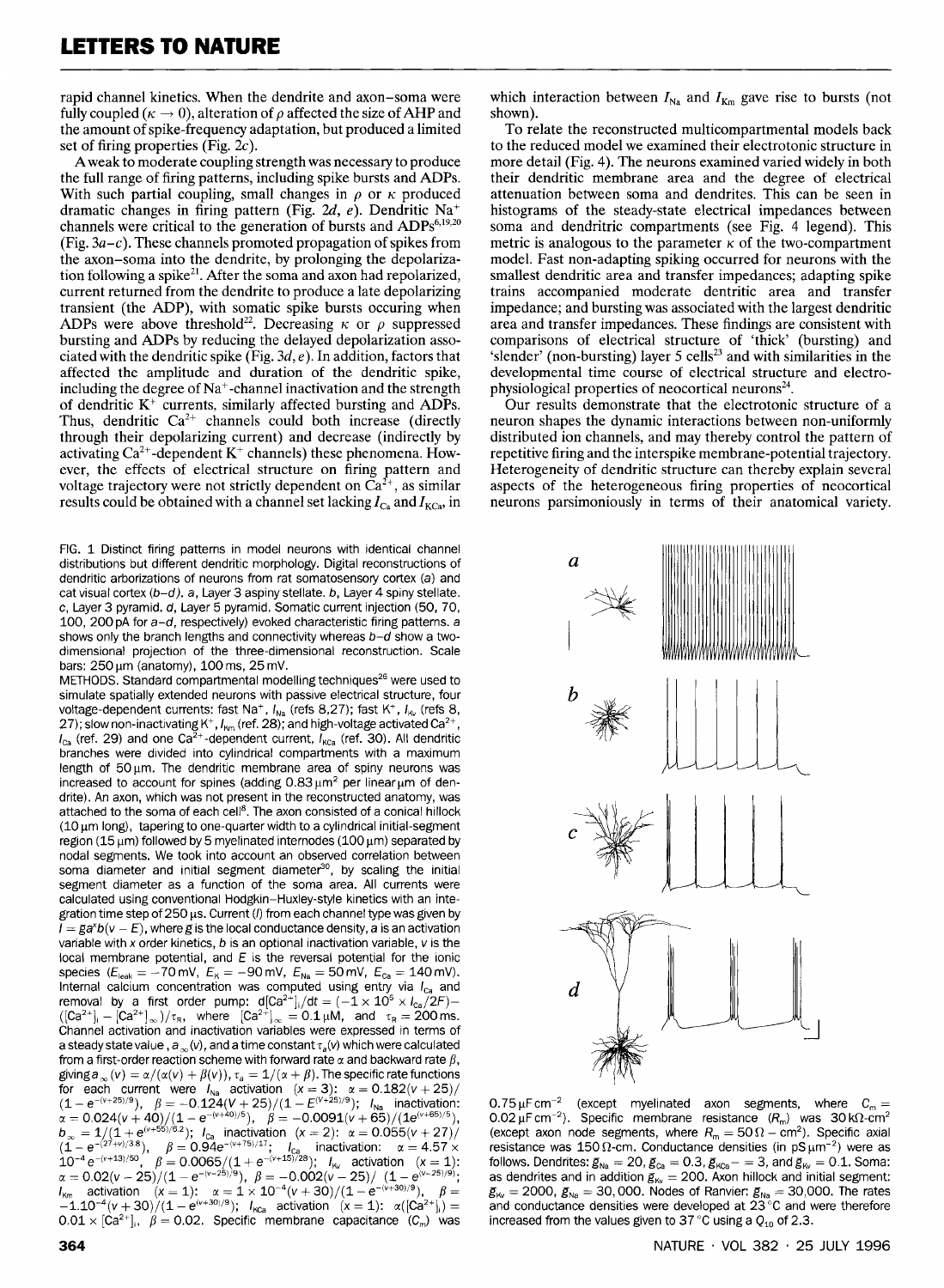### **LETTERS TO NATURE**

compartment model incorporating the **gleak** same channels modelled in Fig. 1. The two compartments correspond to the dendritic tree ('dendrite') and the soma **g**ca and axon initial segment ('axon-soma').  $gK_{Ca}$ The parameter  $\kappa$  specifies the electrical Fine parameter  $\kappa$  specifies the electrical  $gK_m$   $gK_m$   $gK_m$ compartments. The parameter  $\rho$  speci-  $c_n$ fies the ratio of dendritic to axo-somatic  $\rho = \frac{area (dendrite)}{area (somavaxoni)}$ area and thereby sets the strength of dendritic currents relative to axo-somatic currents. The channels and membrane<br>properties of each compartment are charging repetitively when current is injected (top,  $400 \text{ pA}$ ; bottom,  $10 \text{ pA}$ ).  $P = 140$ Note that the firing frequency of the axo-somatic compartment, which is axo-somatic compartment, which is<br>driven by the fast I<sub>Na</sub> and I<sub>Kv</sub> is much<br>higher than for the dendritic compartment, which is driven by  $I_{Ca}$ ,  $I_{KCa}$  and  $I_{Km}$ .  $P = 165$ c, When fully coupled  $(\kappa \rightarrow 0)$ , eliminating electrotonic effects, the amount of spike-frequency adaptation varies with the size of the dendritic compartment, but the model does not display bursting or spike ADPs. d, e, Partial coupling produces voltage gradients between axo-somatic (left) and dendritic (right) compartments and supports bursting



and ADPs. When partially coupled,<br>changes in either dendritic area  $\rho$  (d) or changes in coupling  $\kappa$  (e) alter

METHODS. Compartmental simulations were carried out with channels described in Fig. 1. The dendritic compartment properties were:  $C_m =$  multiple ( $\rho$ ) of the axo-somatic area, generally 100 to 500. Presence of a<br>0.75 µF cm<sup>-2</sup>, R<sub>m</sub> = 30 kΩ – cm<sup>2</sup>, and active conductances (in pS µm<sup>-2</sup>  $0.75 \mu F$  cm<sup>-2</sup>,  $\overline{R}_m = 30 \text{ k}\Omega - \text{cm}^2$ , and active conductances (in pS  $\mu$ m<sup>-2</sup>) leak conductance and capacitance in the axo-somatic compart-<br> $g_{\text{Na}} = 15$ ,  $g_{\text{Ca}} = 0.3$ ,  $g_{\text{Kca}} = 3$ , and  $g_{\text{Km}} = 0.1$ . The  $g_{\text{Na}} = 15$ ,  $g_{\text{Ca}} = 0.3$ ,  $g_{\text{KCa}} = 3$ , and  $g_{\text{Km}} = 0.1$ . The axo-somatic compart-

changes in either dendritic area  $\rho$  (d) or changes in coupling  $\kappa$  (e) alter ment contained just  $g_{\kappa} = 1500, g_{\kappa} = 30,000$ . The compartments were firing pattern to injected current (100 pA, injected in axo-somatic firing pattern to injected current (100 pA, injected in axo-somatic compart-<br>ment). Scale bar (30 mV, 200 ms) applies to all panels.<br>ment). Scale bar (30 mV, 200 ms) applies to all panels.<br>and the parameter on 1 to 10 M $\$ ranged from 1 to 10 M $\Omega$ . The area of the axo-somatic compartment was 100  $\mu$ m<sup>2</sup> and the area of the dendritic compartment was specified as a



FIG. 3 Electrical basis for spike after-depolarization and bursting in the reduced model. a, All-or-none bursting in a partially coupled two-compartment model ( $\rho = 200$ ,  $\kappa = 10$ ) was triggered by a short current pulse. Just subthreshold and superthreshold responses are shown. b, The burst could be suppressed after the first spike when followed by a short hyperpolarizing pulse. This revealed an underlying depolarizing envelope driven by a prolonged dendritic spike. c, Reducing the dendritic Na<sup>+</sup> conductance by 70% reduced the width and amplitude ofthe dendritic spike and suppressed burst generation and the depolarizing potential following the spike. Reducing the electrical coupling  $\kappa$  (d, 50% reduction) or the ratio of dendritic to axo-somatic area  $\rho$  (e, 30% reduction) also substantially reduced the sustained depolarization. In each panel, voltage of the axon-soma (top) and the dendrite (centre) and the stimulus (bottom) are shown. In panels ce, the control condition b is shown in dotted lines for comparison. Scale bars (20 ms, 30 mV, 1 nA) apply to all panels.